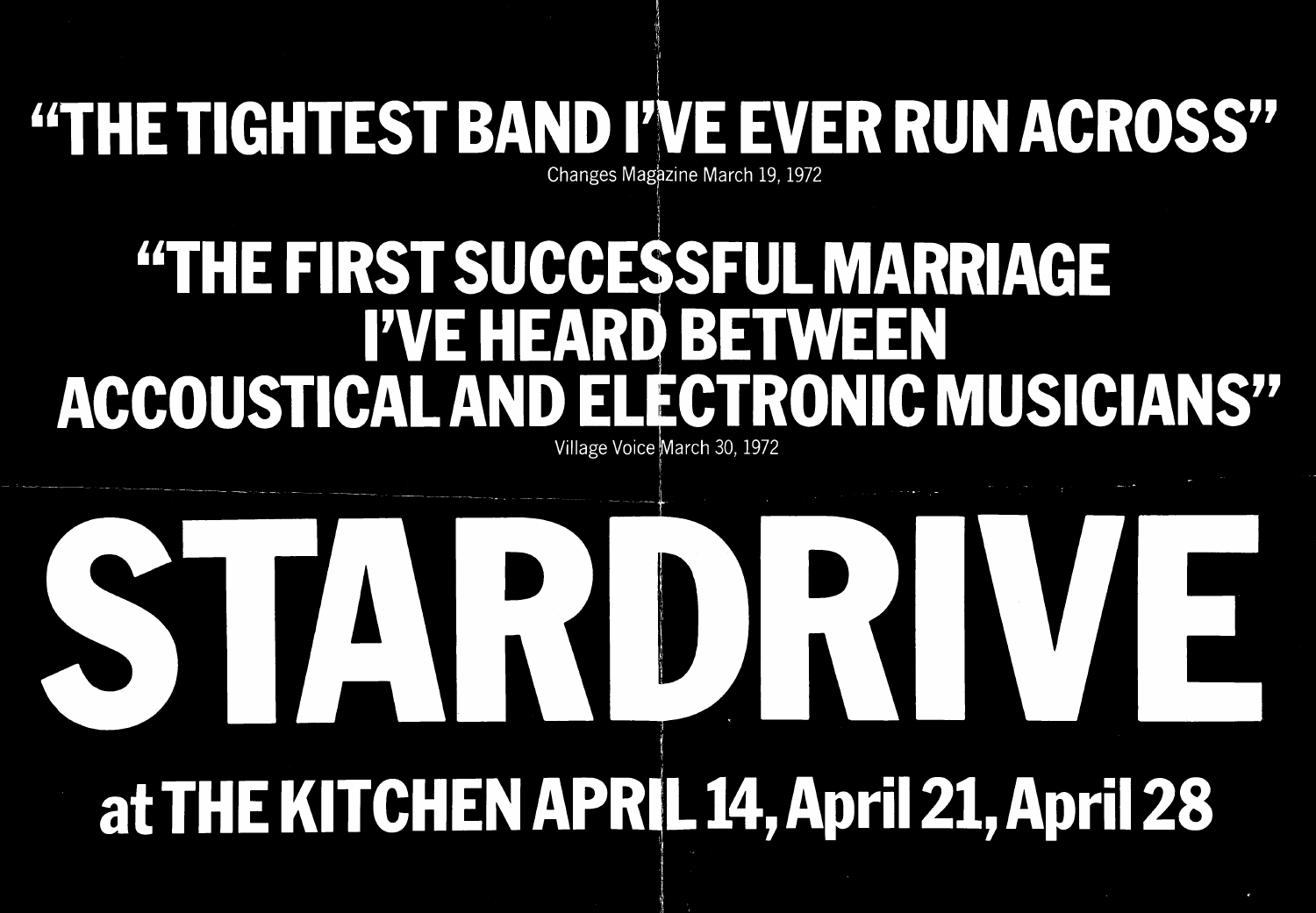#### SPEND AN EVENING IN THE FUTURE

There's a lot of talk about real-time synthesizer music being the coming thing.

Robert Mason

But Stardrive is already well into it.

They've opened up a rhythmic dimension that's beyond rock, beyond progressive jazz and cer tainly beyond today.

You may have heard about their work at the Space for Innovative Development, but now you don't have to wait any longer to actually hear them.

Because they'll be appearing at The Kitchen, 240 Mercer Street, this Friday night and every subse quent Friday night in March.

Bring a contribution and bring your friends .

Stardrive starts playing at 9 :00 your time .

After that, what time it is will be entirely up to them.

For information, call  $475-9865$ .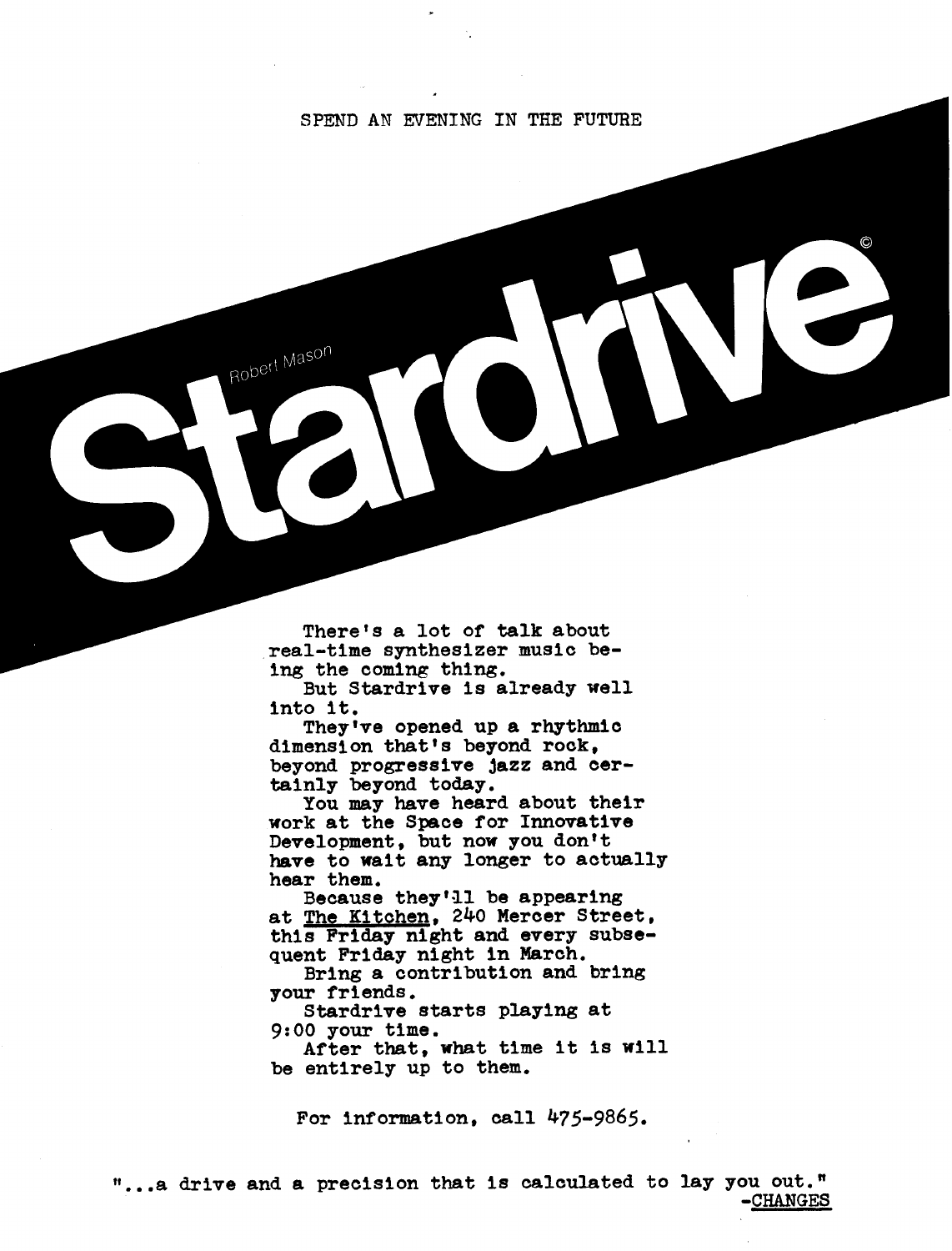

# Stardrive

#### STARDRIVE IS A ROCK GROUP.

It is named for the power that propels a moving body to the speed of light -- the velocity at which matter ceases to be matter and becomes pure energy.

This energy is the source of STARDRIVE's musical aesthetic.

And at the center of STARDRIVE's energy is <sup>a</sup> man and <sup>a</sup> machine bonded in an organic relationship that signals the future for us all -- a time when machines are true extensions of our feelings.

The man is Robert Mason.

The machine, which he built, is literally the most advanced keyboard instrument in existence. It is an electronic synthesizer that combines the infinite musical possibilities of studio systems like the Moog, the Arp, and the Buchla, but with one very important difference..........Mason's machine has an incredible, real-time, live performance capability. And when man and machine play perform, they are one.

STARDRIVE's idiom is rock unlike anything ever performed before .

It is wailing and pounding and flowing and ebbing and ethereal and hypnotic........ with brilliant, sensuous whirlpools of light and color and texture. It is basic and emotional, almost a tactile thing. And it is very hard to forget, once you've experienced it .

When STARDRIVE begins to play and you begin to listen---sit back and really listen. You're taking the next step outward...... a journey where time takes on a new dimension. A journey through the infinite possibilities of music.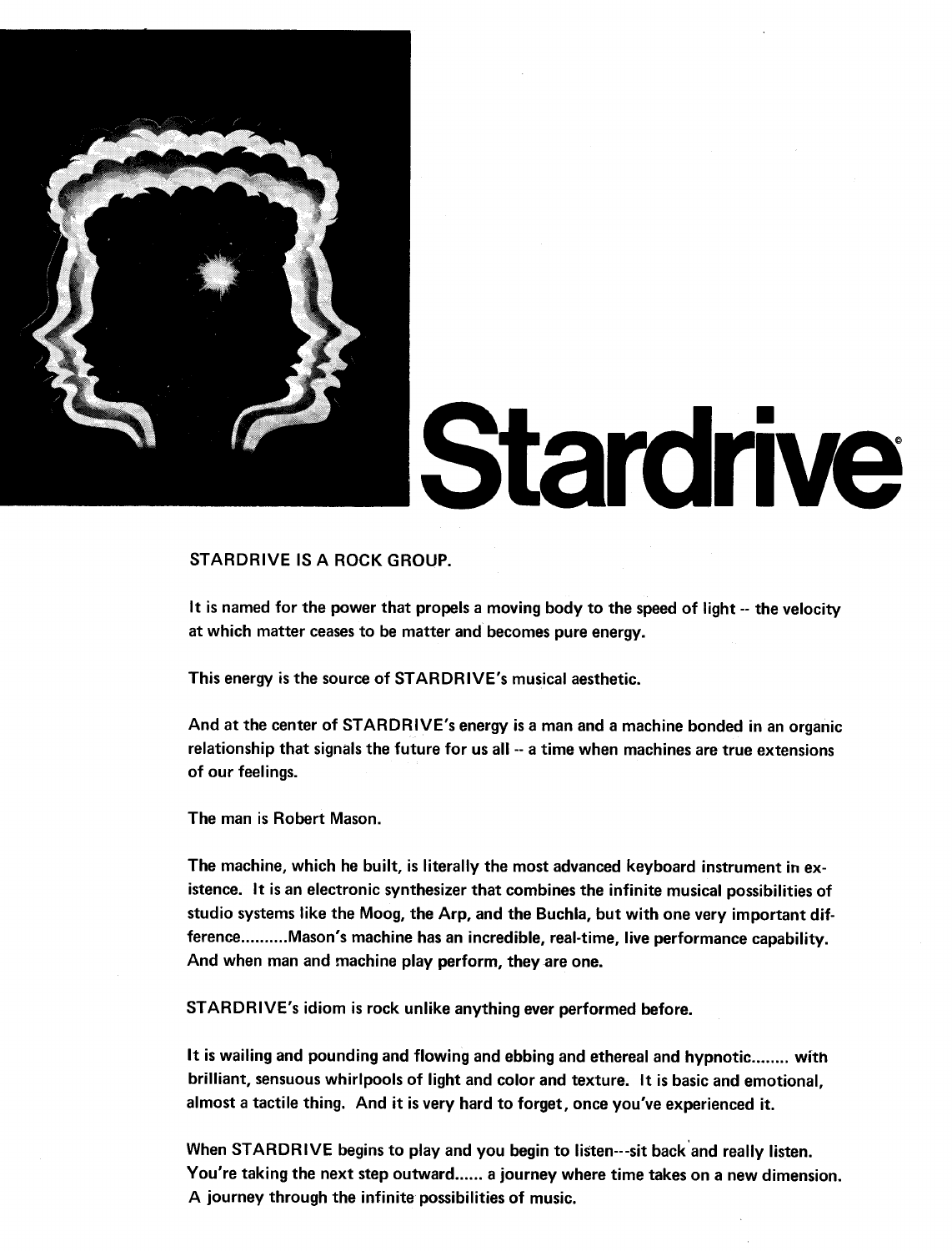## ABOUT ROBERT MASON

His formal musical background began at the prodigious age of twelve. He studied piano and composition at the Mannes and Julliard Schools in New York City, at the same time studying privately with several contemporary composers. During these years, he composed and conducted a lot of music - <sup>a</sup> remarkable feat, but unsatisfying for Mason as an effective means of musical expression.

He graduated from the Oberlin Conservatory, with <sup>a</sup> bachelor's degree in composition, and began exploring outward, composing tapes at the Columbia-Princeton Electronic Music Center. Later, he worked with Morton Subotnik at the New York University Electronic Music Workshop, playing with composers Steve Reich and Paul Bley. It was around this time that he began searching for something beyond the musical limitations of the Moog, Arp and Buchla synthesizers .

Each step along the way he added something to his musical insights and sensibilities : mixed-media concerts at the Electric Circus, arranging for rock bands, joining Free Life Communications (a collective of New York's top instrumental musicians), and collaborating with several dance groups at the Space for Innovative Development in New York. It was at this time that Mason completed the major developments of his performance synthesizer, and started assembling the personnel for a group.

#### STARDRIVE is the culmination.

What also brought him to this point is the persistent feeling that "electronic music has been limited in its development on one extreme by the dry hand of intellectualism the on the other, by musical hacks looking for a gimmick to suck in a pop audience. They don't play electronic music any more than my instrument can play without me".

What really makes Mason different from anyone else in music today - pop or so-called 'pure electronic' - is that he is equally at home in the European musical tradition, the rock and blues idiom, and the world of electronic music.

He also believes that "electronic music will grow more in an emotional climate, because human beings can have energy relationships with machines. Right now, it's an all or nothing situation for me. Either <sup>I</sup> can use what <sup>I</sup> presently have - a direct linkage of my fingers to electronic infinity - or else find a machine that responds directly to my thoughts. Do you know how fantastically spontaneous that would be - to have a telepathic instead of of mechanical relationship with an instrument?"

"Maybe these notions are 21st century ideas. Who knows, they'll probably seem antiquated to a 22nd century musicologist. But that's show biz. $T$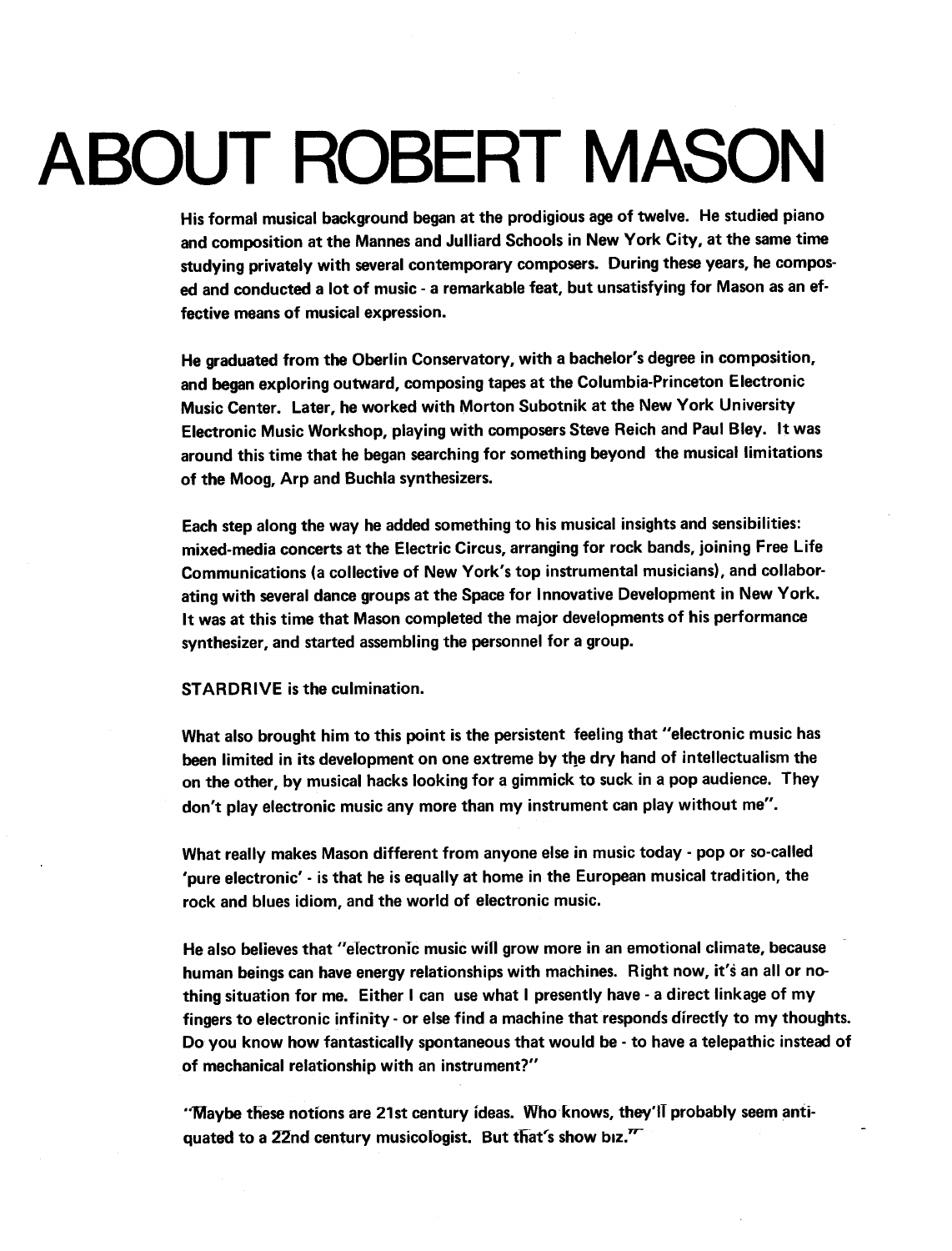## AND THE GROUP.

Hornplayer TREVOR KOEHLER doubles on soprano and baritone sax, as well as flute and brings to STARDRIVE a rare dynamism and versatility. He was voted #1 (baritone sax) in the 1970 Jazz & Pop Critic's Poll. And his range of experience extends from country and western to the outer limits of musical expression. Most recently, he has played with the Gil Evans Orchestra and the Insect Trust.

Guitarist STEVE KHAN has worked with people like Tim Buckley, Paul Anka, the Friends of Distinction and the Jazz Crusaders. He's a perceptive and forceful player with a fluid style that wastes no effort.

Drummer, BARRY LAZAROWITZ is <sup>a</sup> seasoned studio musician who's played with Chuck Jackson, Peter Thom, Janis Ian and James Moody, among others. His fantastic energy output is channeled into a remarkably articulate precision sound.

JOHN MILLER is not only an extraordinary bass player, he's one of the best known in New York. Equally at home in rock, jazz and even classical music, he's played with Tim Buckley, Dreams, Pete Seeger, Chico Hamilton and Richie Havens.

For further information, contact:

Robert Mason c/o Radio Registry 850 7th Avenue New York, N.Y. 10019

phone: (212) JU 2 8800